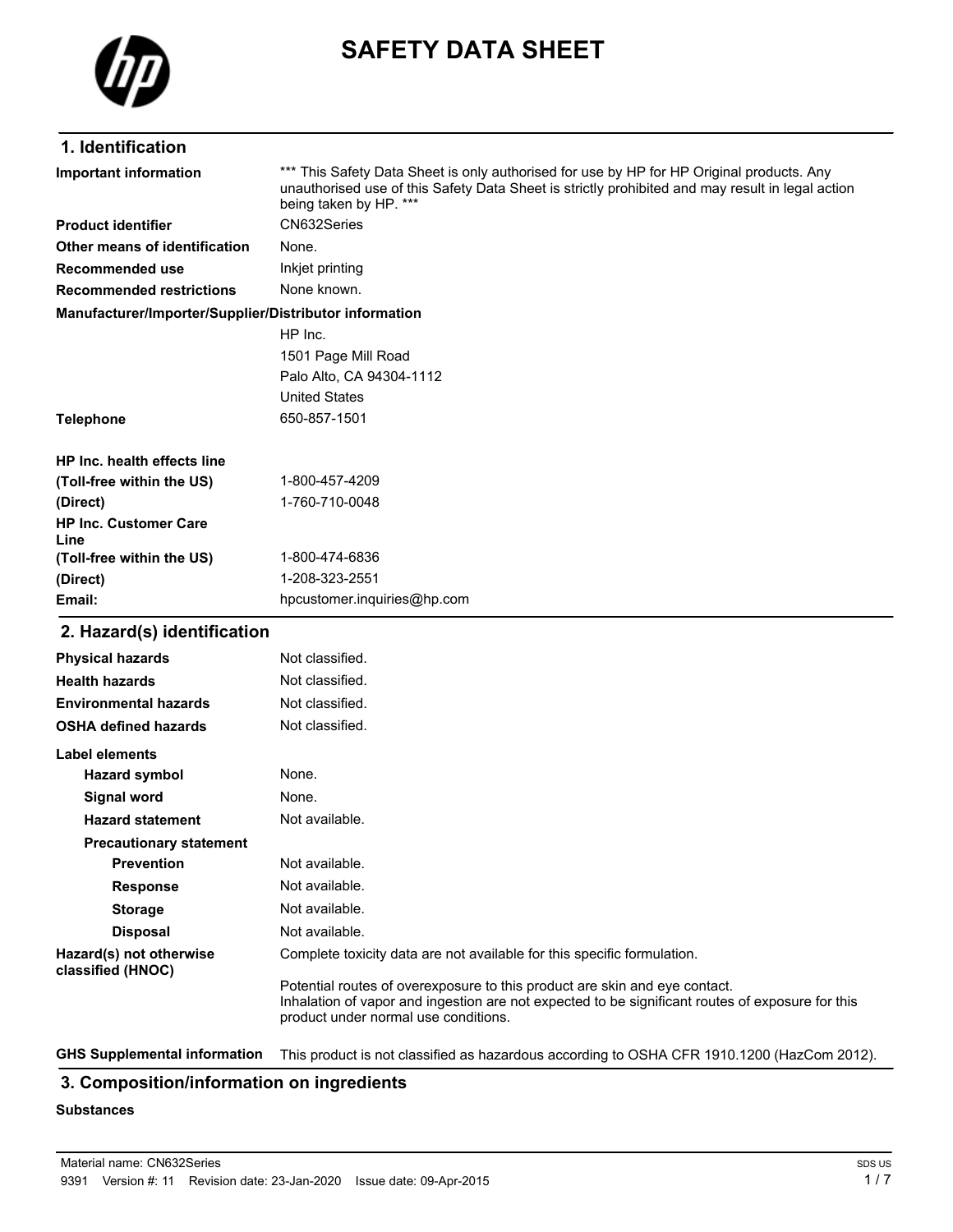| <b>Chemical name</b>                                                      | <b>Common name and synonyms</b>                                                                                                                                                                    | <b>CAS number</b> | $\%$  |
|---------------------------------------------------------------------------|----------------------------------------------------------------------------------------------------------------------------------------------------------------------------------------------------|-------------------|-------|
| Water                                                                     |                                                                                                                                                                                                    | 7732-18-5         | 65-85 |
| Alkyldiol                                                                 |                                                                                                                                                                                                    | Proprietary       | 27.5  |
| Hydroxy alkylated lactam*                                                 |                                                                                                                                                                                                    | Proprietary*      | 27.5  |
| Pigment Blue*                                                             |                                                                                                                                                                                                    | Proprietary*      | 2.5   |
| <b>Composition comments</b>                                               | This ink supply contains an aqueous ink formulation.<br>This product has been evaluated using criteria specified in 29 CFR 1910.1200 (Hazard<br>Communication Standard).                           |                   |       |
|                                                                           | *Proprietary                                                                                                                                                                                       |                   |       |
| 4. First-aid measures                                                     |                                                                                                                                                                                                    |                   |       |
| <b>Inhalation</b>                                                         | Move to fresh air. If symptoms persist, get medical attention.                                                                                                                                     |                   |       |
| <b>Skin contact</b>                                                       | Wash affected areas thoroughly with mild soap and water. If irritation persists get medical<br>attention.                                                                                          |                   |       |
| Eye contact                                                               | Do not rub eyes. Immediately flush with large amounts of clean, warm water (low pressure) for at<br>least 15 minutes or until particles are removed. If irritation persists get medical attention. |                   |       |
| Ingestion                                                                 | If ingestion of a large amount does occur, seek medical attention.                                                                                                                                 |                   |       |
| <b>Most important</b><br>symptoms/effects, acute and<br>delayed           | Not available.                                                                                                                                                                                     |                   |       |
| 5. Fire-fighting measures                                                 |                                                                                                                                                                                                    |                   |       |
| Suitable extinguishing media                                              | CO2, water, dry chemical, or foam                                                                                                                                                                  |                   |       |
| Unsuitable extinguishing<br>media                                         | None known.                                                                                                                                                                                        |                   |       |
| Specific hazards arising from<br>the chemical                             | None known.                                                                                                                                                                                        |                   |       |
| Special protective equipment<br>and precautions for firefighters          | Not available.                                                                                                                                                                                     |                   |       |
| <b>Specific methods</b>                                                   | None established.                                                                                                                                                                                  |                   |       |
| 6. Accidental release measures                                            |                                                                                                                                                                                                    |                   |       |
| Personal precautions,<br>protective equipment and<br>emergency procedures | Wear appropriate personal protective equipment.                                                                                                                                                    |                   |       |
| <b>Methods and materials for</b><br>containment and cleaning up           | Not available.                                                                                                                                                                                     |                   |       |
| <b>Environmental precautions</b>                                          | Do not let product enter drains. Do not flush into surface water or sanitary sewer system.                                                                                                         |                   |       |
| 7. Handling and storage                                                   |                                                                                                                                                                                                    |                   |       |
| <b>Precautions for safe handling</b>                                      | Avoid contact with skin, eyes and clothing.                                                                                                                                                        |                   |       |
| Conditions for safe storage,                                              | Keep out of the reach of children. Keep away from excessive heat or cold.                                                                                                                          |                   |       |
| including any incompatibilities                                           |                                                                                                                                                                                                    |                   |       |
| 8. Exposure controls/personal protection                                  |                                                                                                                                                                                                    |                   |       |
| <b>Biological limit values</b>                                            | No biological exposure limits noted for the ingredient(s).                                                                                                                                         |                   |       |
| <b>Exposure guidelines</b>                                                | Exposure limits have not been established for this product.                                                                                                                                        |                   |       |
| Appropriate engineering<br>controls                                       | Use in a well ventilated area.                                                                                                                                                                     |                   |       |
| <b>Eye/face protection</b>                                                | Individual protection measures, such as personal protective equipment<br>Not required under intended use.                                                                                          |                   |       |
| <b>Skin protection</b>                                                    |                                                                                                                                                                                                    |                   |       |
| <b>Hand protection</b>                                                    | Not available.                                                                                                                                                                                     |                   |       |
| <b>Other</b>                                                              | Protected gloves not required under intended use.                                                                                                                                                  |                   |       |
| <b>Respiratory protection</b>                                             | For use other than intended use (such as in the event of a large spill), goggles and respirators may<br>be required.                                                                               |                   |       |
| <b>Thermal hazards</b>                                                    | Not available.                                                                                                                                                                                     |                   |       |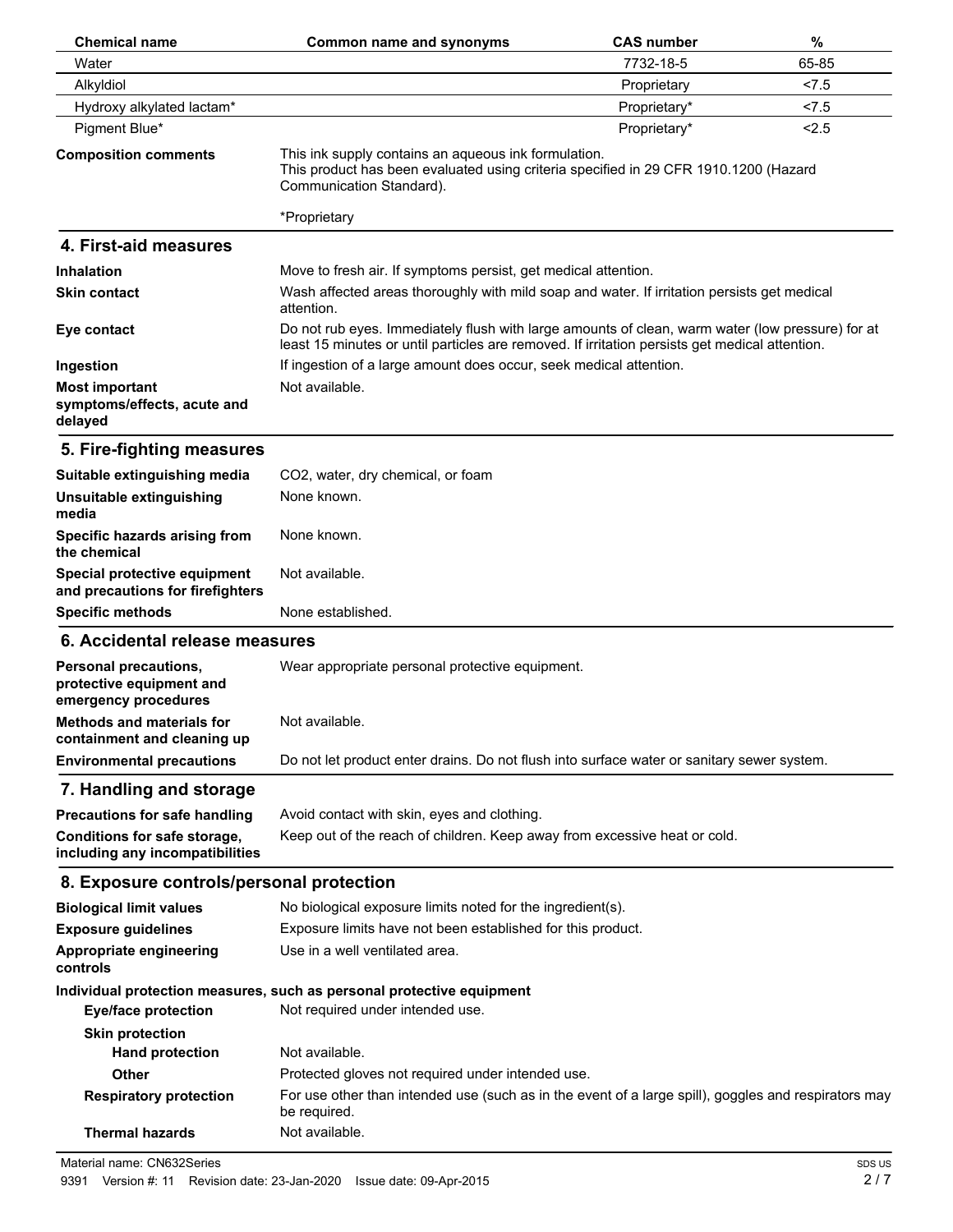#### **9. Physical and chemical properties**

| Appearance                                        |                                                           |
|---------------------------------------------------|-----------------------------------------------------------|
| <b>Physical state</b>                             | Liquid.                                                   |
| Form                                              | Not available.                                            |
| Color                                             | Light Cyan                                                |
| Odor                                              | Not available.                                            |
| <b>Odor threshold</b>                             | Not available.                                            |
| рH                                                | 9.2                                                       |
| Melting point/freezing point                      | Not available.                                            |
| Initial boiling point and boiling<br>range        | Not determined                                            |
| <b>Flash point</b>                                | > 230.0 °F (> 110.0 °C) Pensky-Martens Closed Cup         |
| <b>Evaporation rate</b>                           | Not determined                                            |
| Flammability (solid, gas)                         | Not available.                                            |
| Upper/lower flammability or explosive limits      |                                                           |
| <b>Flammability limit - lower</b><br>$(\%)$       | Not determined                                            |
| <b>Flammability limit - upper</b><br>(%)          | Not available.                                            |
| Explosive limit - lower (%)                       | Not available.                                            |
| Explosive limit - upper (%)                       | Not available.                                            |
| Vapor pressure                                    | Not determined                                            |
| <b>Vapor density</b>                              | Not available.                                            |
| Solubility(ies)                                   |                                                           |
| <b>Solubility (water)</b>                         | Soluble in water                                          |
| <b>Partition coefficient</b><br>(n-octanol/water) | Not available.                                            |
| <b>Auto-ignition temperature</b>                  | Not determined                                            |
| <b>Decomposition temperature</b>                  | Not available.                                            |
| <b>Viscosity</b>                                  | Not available.                                            |
| <b>Other information</b>                          | For other VOC regulatory data/information see Section 15. |
| <b>Oxidizing properties</b>                       | Not determined                                            |
| <b>VOC</b>                                        | $< 190$ g/l                                               |

### **10. Stability and reactivity**

| <b>Reactivity</b>                            | Not available.                                                                                                                                                                                                            |
|----------------------------------------------|---------------------------------------------------------------------------------------------------------------------------------------------------------------------------------------------------------------------------|
| <b>Chemical stability</b>                    | Stable under recommended storage conditions.                                                                                                                                                                              |
| <b>Possibility of hazardous</b><br>reactions | Will not occur.                                                                                                                                                                                                           |
| <b>Conditions to avoid</b>                   | Not available.                                                                                                                                                                                                            |
| Incompatible materials                       | Incompatible with strong bases and oxidizing agents.                                                                                                                                                                      |
| <b>Hazardous decomposition</b><br>products   | Upon decomposition, this product may yield gaseous nitrogen oxides, carbon monoxide, carbon<br>dioxide and/or low molecular weight hydrocarbons.<br>hydrogen fluoride<br>fluorinated hydrocarbons<br>ketones<br>aldehydes |

#### **11. Toxicological information**

#### **Information on likely routes of exposure**

| <b>Inhalation</b>   | Under normal conditions of intended use, this material is not expected to be an inhalation hazard. |
|---------------------|----------------------------------------------------------------------------------------------------|
| <b>Skin contact</b> | Contact with skin may result in mild irritation.                                                   |

Material name: CN632Series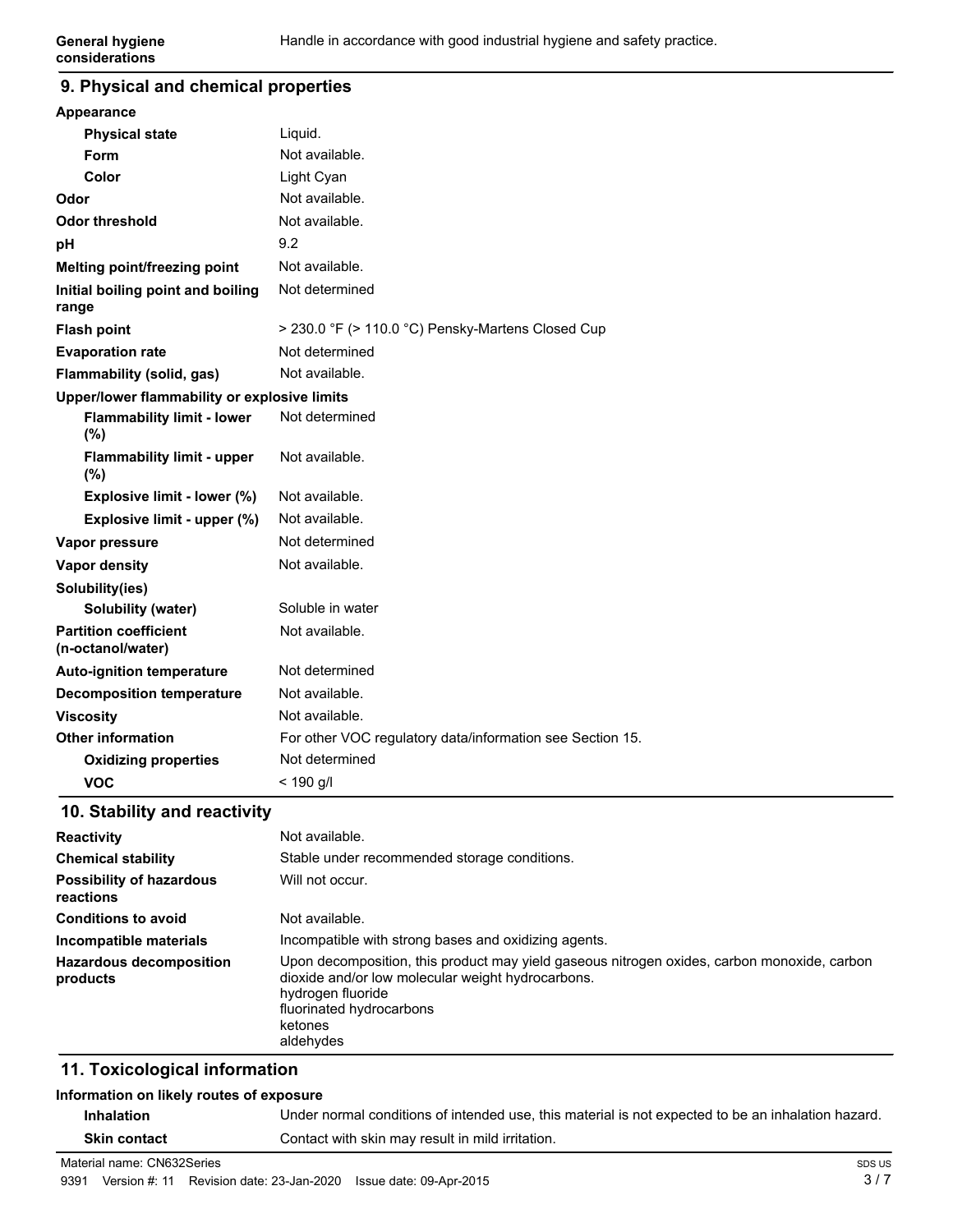| Eye contact                                                                        | Contact with eyes may result in mild irritation.                                                                              |
|------------------------------------------------------------------------------------|-------------------------------------------------------------------------------------------------------------------------------|
| Ingestion                                                                          | Ingestion is not a likely route of exposure.                                                                                  |
| Symptoms related to the<br>physical, chemical and<br>toxicological characteristics | Not available.                                                                                                                |
| Information on toxicological effects                                               |                                                                                                                               |
| <b>Acute toxicity</b>                                                              | Based on available data, the classification criteria are not met.                                                             |
| <b>Skin corrosion/irritation</b>                                                   | Non irritant in rabbit (OECD 404) Based on available data, the classification criteria are not met.                           |
| Serious eye damage/eye<br>irritation                                               | Based on available data, the classification criteria are not met.                                                             |
| Respiratory or skin sensitization                                                  |                                                                                                                               |
| <b>Respiratory sensitization</b>                                                   | Based on available data, the classification criteria are not met.                                                             |
| <b>Skin sensitization</b>                                                          | Based on available data, the classification criteria are not met.                                                             |
| Germ cell mutagenicity                                                             | Based on available data, the classification criteria are not met.                                                             |
| Carcinogenicity                                                                    | Based on available data, the classification criteria are not met.                                                             |
| <b>IARC Monographs. Overall Evaluation of Carcinogenicity</b><br>Not listed.       |                                                                                                                               |
| Not regulated.                                                                     | OSHA Specifically Regulated Substances (29 CFR 1910.1001-1050)<br>US. National Toxicology Program (NTP) Report on Carcinogens |
| Not listed.                                                                        |                                                                                                                               |
| <b>Reproductive toxicity</b>                                                       | Based on available data, the classification criteria are not met.                                                             |
| Specific target organ toxicity -<br>single exposure                                | Based on available data, the classification criteria are not met.                                                             |
| Specific target organ toxicity -<br>repeated exposure                              | Based on available data, the classification criteria are not met.                                                             |
| <b>Aspiration hazard</b>                                                           | Based on available data, the classification criteria are not met.                                                             |
| <b>Further information</b>                                                         | Complete toxicity data are not available for this specific formulation                                                        |

# **12. Ecological information**

| Ecotoxicity                          |                |                                                           |                     |
|--------------------------------------|----------------|-----------------------------------------------------------|---------------------|
| <b>Product</b>                       |                | <b>Species</b>                                            | <b>Test Results</b> |
| CN632Series                          |                |                                                           |                     |
| <b>Aquatic</b>                       |                |                                                           |                     |
| Acute                                |                |                                                           |                     |
| Fish                                 | LC50           | Fathead minnow (Pimephales promelas) > 750 mg/l, 96 hours |                     |
| <b>Persistence and degradability</b> | Not available. |                                                           |                     |
| <b>Bioaccumulative potential</b>     | Not available. |                                                           |                     |
| <b>Mobility in soil</b>              | Not available. |                                                           |                     |
| Other adverse effects                | Not available. |                                                           |                     |

# **13. Disposal considerations**

| <b>Disposal instructions</b> | Do not allow this material to drain into sewers/water supplies.<br>Dispose of waste material according to Local, State, Federal, and Provincial Environmental<br>Regulations.                                                                                                    |
|------------------------------|----------------------------------------------------------------------------------------------------------------------------------------------------------------------------------------------------------------------------------------------------------------------------------|
|                              | HP's Planet Partners (trademark) supplies recycling program enables simple, convenient recycling<br>of HP original inkjet and LaserJet supplies. For more information and to determine if this service<br>is available in your location, please visit http://www.hp.com/recycle. |

## **14. Transport information**

#### **DOT**

| UN number               | Not available. |
|-------------------------|----------------|
| UN proper shipping name | Not Regulated  |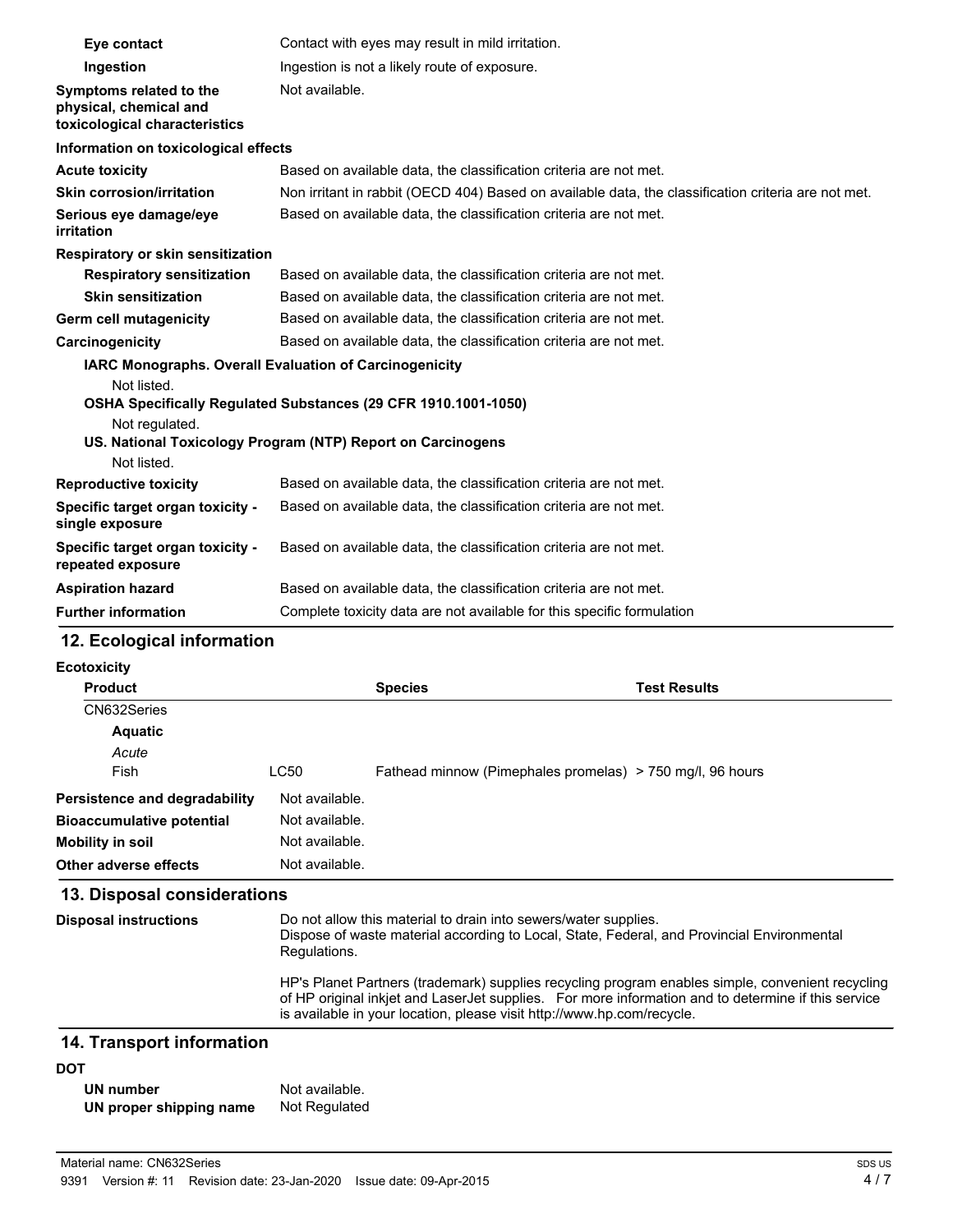| <b>Transport hazard class(es)</b>           |                                                                                          |
|---------------------------------------------|------------------------------------------------------------------------------------------|
| <b>Class</b>                                | Not available.                                                                           |
| <b>Subsidiary risk</b>                      |                                                                                          |
| <b>Packing group</b>                        | Not available.                                                                           |
| <b>Environmental hazards</b>                |                                                                                          |
| <b>Marine pollutant</b>                     | No                                                                                       |
| Special precautions for user Not available. |                                                                                          |
| <b>IATA</b>                                 |                                                                                          |
| <b>UN number</b>                            | Not available.                                                                           |
| UN proper shipping name                     | Not Regulated                                                                            |
| <b>Transport hazard class(es)</b>           |                                                                                          |
| <b>Class</b>                                | Not available.                                                                           |
| <b>Subsidiary risk</b>                      |                                                                                          |
| <b>Packing group</b>                        | Not available.                                                                           |
| <b>Environmental hazards</b>                | Nο                                                                                       |
| Special precautions for user Not available. |                                                                                          |
| <b>IMDG</b>                                 |                                                                                          |
| <b>UN number</b>                            | Not available.                                                                           |
| UN proper shipping name                     | Not Regulated                                                                            |
| <b>Transport hazard class(es)</b>           |                                                                                          |
| <b>Class</b>                                | Not available.                                                                           |
| <b>Subsidiary risk</b>                      |                                                                                          |
| Packing group                               | Not available.                                                                           |
| <b>Transport hazard class(es)</b>           |                                                                                          |
| <b>Marine pollutant</b>                     | <b>No</b>                                                                                |
| <b>EmS</b>                                  | Not available.                                                                           |
| Special precautions for user Not available. |                                                                                          |
| <b>ADR</b>                                  |                                                                                          |
| <b>UN number</b>                            | Not available.                                                                           |
| UN proper shipping name                     | Not Regulated                                                                            |
| <b>Transport hazard class(es)</b>           |                                                                                          |
| <b>Class</b>                                | Not available.                                                                           |
| <b>Subsidiary risk</b>                      |                                                                                          |
| Hazard No. (ADR)                            | Not available.                                                                           |
| <b>Tunnel restriction code</b>              | Not available.                                                                           |
| Packing group                               | Not available.                                                                           |
| <b>Environmental hazards</b>                | Nο                                                                                       |
| Special precautions for user Not available. |                                                                                          |
| <b>Further information</b>                  | Not a dangerous good under DOT, IATA, ADR, IMDG, or RID.                                 |
|                                             | Transport in bulk according to Annex II of MARPOL73/78 and the IBC code: Not applicable. |

# **15. Regulatory information**

| US federal regulations                         | US TSCA 12(b): Does not contain listed chemicals.                     |
|------------------------------------------------|-----------------------------------------------------------------------|
|                                                | TSCA Section 12(b) Export Notification (40 CFR 707, Subpt. D)         |
| Not regulated.                                 |                                                                       |
|                                                | <b>CERCLA Hazardous Substance List (40 CFR 302.4)</b>                 |
| Not listed.                                    |                                                                       |
| <b>SARA 304 Emergency release notification</b> |                                                                       |
| Not regulated.                                 |                                                                       |
|                                                | <b>OSHA Specifically Requiated Substances (29 CFR 1910.1001-1050)</b> |
| Not regulated.                                 |                                                                       |
|                                                | Superfund Amendments and Reauthorization Act of 1986 (SARA)           |
| <b>Hazard categories</b>                       | Immediate Hazard - No                                                 |
|                                                | Delayed Hazard - No                                                   |
|                                                | Fire Hazard - No                                                      |
|                                                | Pressure Hazard - No                                                  |

Reactivity Hazard - No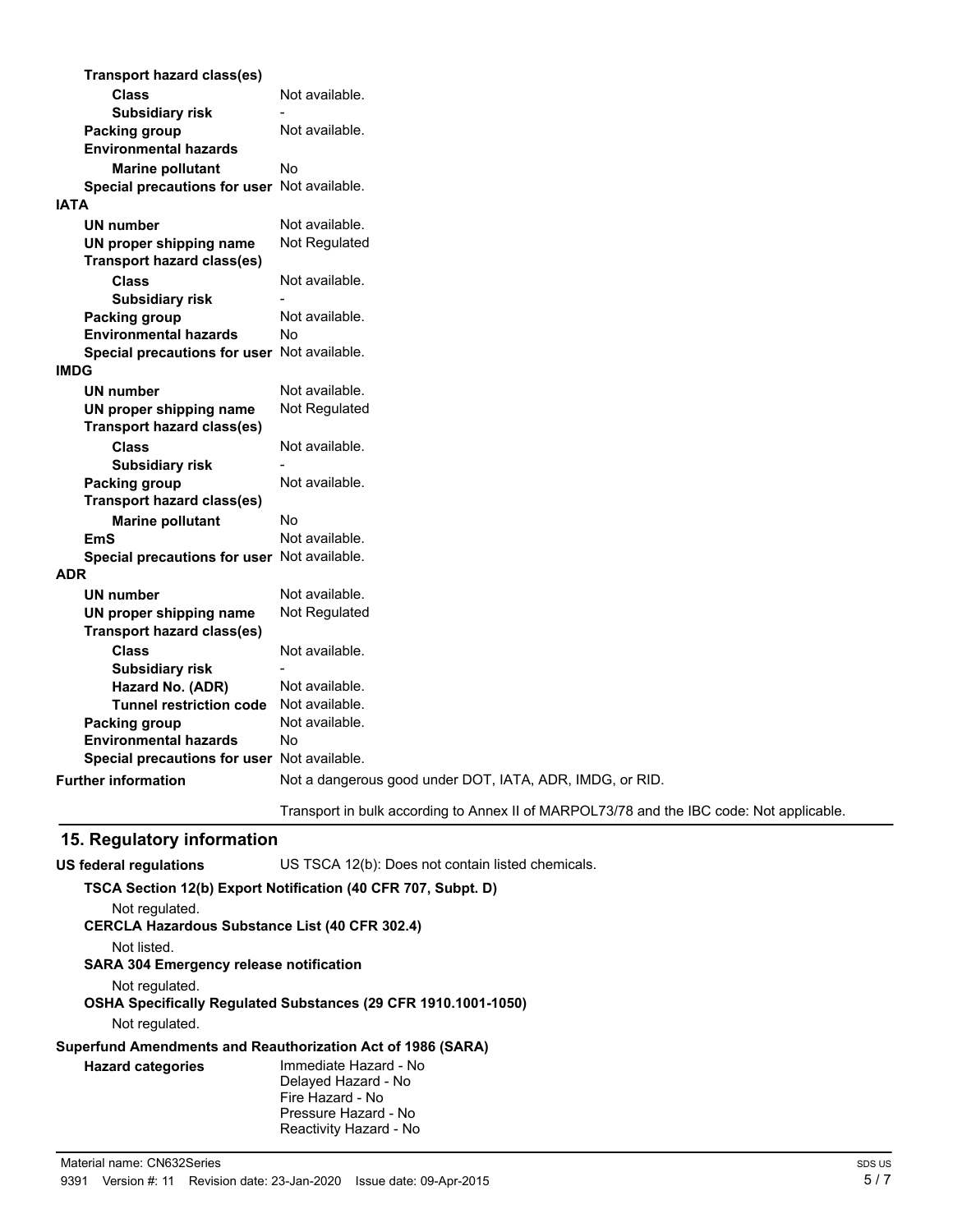| <b>SARA 302 Extremely hazardous substance</b><br>Not listed.                     |                                                                                                                                                                                                                                                                                                                                                                                                                                                                                                                                                                                                                                                                                                                                                                                                                                                                                                                                                                                                                                                                                                                                                                                                                                                                                           |
|----------------------------------------------------------------------------------|-------------------------------------------------------------------------------------------------------------------------------------------------------------------------------------------------------------------------------------------------------------------------------------------------------------------------------------------------------------------------------------------------------------------------------------------------------------------------------------------------------------------------------------------------------------------------------------------------------------------------------------------------------------------------------------------------------------------------------------------------------------------------------------------------------------------------------------------------------------------------------------------------------------------------------------------------------------------------------------------------------------------------------------------------------------------------------------------------------------------------------------------------------------------------------------------------------------------------------------------------------------------------------------------|
| SARA 311/312 Hazardous<br>chemical                                               | Yes                                                                                                                                                                                                                                                                                                                                                                                                                                                                                                                                                                                                                                                                                                                                                                                                                                                                                                                                                                                                                                                                                                                                                                                                                                                                                       |
| Other federal regulations                                                        |                                                                                                                                                                                                                                                                                                                                                                                                                                                                                                                                                                                                                                                                                                                                                                                                                                                                                                                                                                                                                                                                                                                                                                                                                                                                                           |
|                                                                                  | Clean Air Act (CAA) Section 112 Hazardous Air Pollutants (HAPs) List                                                                                                                                                                                                                                                                                                                                                                                                                                                                                                                                                                                                                                                                                                                                                                                                                                                                                                                                                                                                                                                                                                                                                                                                                      |
| Not regulated.                                                                   |                                                                                                                                                                                                                                                                                                                                                                                                                                                                                                                                                                                                                                                                                                                                                                                                                                                                                                                                                                                                                                                                                                                                                                                                                                                                                           |
| Clean Air Act (CAA) Section 112(r) Accidental Release Prevention (40 CFR 68.130) |                                                                                                                                                                                                                                                                                                                                                                                                                                                                                                                                                                                                                                                                                                                                                                                                                                                                                                                                                                                                                                                                                                                                                                                                                                                                                           |
| Not regulated.                                                                   |                                                                                                                                                                                                                                                                                                                                                                                                                                                                                                                                                                                                                                                                                                                                                                                                                                                                                                                                                                                                                                                                                                                                                                                                                                                                                           |
| <b>Safe Drinking Water Act</b><br>(SDWA)                                         | Not regulated.                                                                                                                                                                                                                                                                                                                                                                                                                                                                                                                                                                                                                                                                                                                                                                                                                                                                                                                                                                                                                                                                                                                                                                                                                                                                            |
| US state regulations                                                             | Not Listed                                                                                                                                                                                                                                                                                                                                                                                                                                                                                                                                                                                                                                                                                                                                                                                                                                                                                                                                                                                                                                                                                                                                                                                                                                                                                |
| <b>Other information</b>                                                         | VOC content (less water, less exempt compounds) = $<$ 918 g/L (U.S. requirement, not for<br>emissions) VOC data based on formulation (Organic compounds minus solids)                                                                                                                                                                                                                                                                                                                                                                                                                                                                                                                                                                                                                                                                                                                                                                                                                                                                                                                                                                                                                                                                                                                     |
| <b>Regulatory information</b>                                                    | All chemical substances in this HP product have been notified or are exempt from notification<br>under chemical substances notification laws in the following countries: US (TSCA), EU<br>(EINECS/ELINCS), Switzerland, Canada (DSL/NDSL), Australia, Japan, Philippines, South Korea,<br>New Zealand, and China.                                                                                                                                                                                                                                                                                                                                                                                                                                                                                                                                                                                                                                                                                                                                                                                                                                                                                                                                                                         |
| 16. Other information, including date of preparation or last revision            |                                                                                                                                                                                                                                                                                                                                                                                                                                                                                                                                                                                                                                                                                                                                                                                                                                                                                                                                                                                                                                                                                                                                                                                                                                                                                           |
| <b>Issue date</b>                                                                | 09-Apr-2015                                                                                                                                                                                                                                                                                                                                                                                                                                                                                                                                                                                                                                                                                                                                                                                                                                                                                                                                                                                                                                                                                                                                                                                                                                                                               |
| <b>Revision date</b>                                                             | 23-Jan-2020                                                                                                                                                                                                                                                                                                                                                                                                                                                                                                                                                                                                                                                                                                                                                                                                                                                                                                                                                                                                                                                                                                                                                                                                                                                                               |
| <b>Version #</b>                                                                 | 11                                                                                                                                                                                                                                                                                                                                                                                                                                                                                                                                                                                                                                                                                                                                                                                                                                                                                                                                                                                                                                                                                                                                                                                                                                                                                        |
| <b>Other information</b>                                                         | This SDS was prepared in accordance with USA OSHA Hazard Communications regulation (29)<br>CFR 1910.1200).                                                                                                                                                                                                                                                                                                                                                                                                                                                                                                                                                                                                                                                                                                                                                                                                                                                                                                                                                                                                                                                                                                                                                                                |
| <b>Disclaimer</b>                                                                | This safety data sheet is meant to convey information about HP inks (toners) provided in HP<br>Original ink (toner) supplies. If our Safety Data Sheet has been provided to you with a refilled,<br>remanufactured, compatible or other non-HP Original supply please be aware that the information<br>contained herein was not meant to convey information about such products and there could be<br>considerable differences from information in this document and the safety information for the<br>product you purchased. Please contact the seller of the refilled, remanufactured or compatible<br>supplies for applicable information, including information on personal protective equipment,<br>exposure risks and safe handling guidance. HP does not accept refilled, remanufactured or<br>compatible supplies in our recycling programs. This Safety Data Sheet document is provided<br>without charge to customers of HP. Data is the most current known to HP at the time of<br>preparation of this document and is believed to be accurate. It should not be construed as<br>guaranteeing specific properties of the products as described or suitability for a particular<br>application. This document was prepared to the requirements of the jurisdiction specified in |

Section 1 above and may not meet regulatory requirements in other countries.